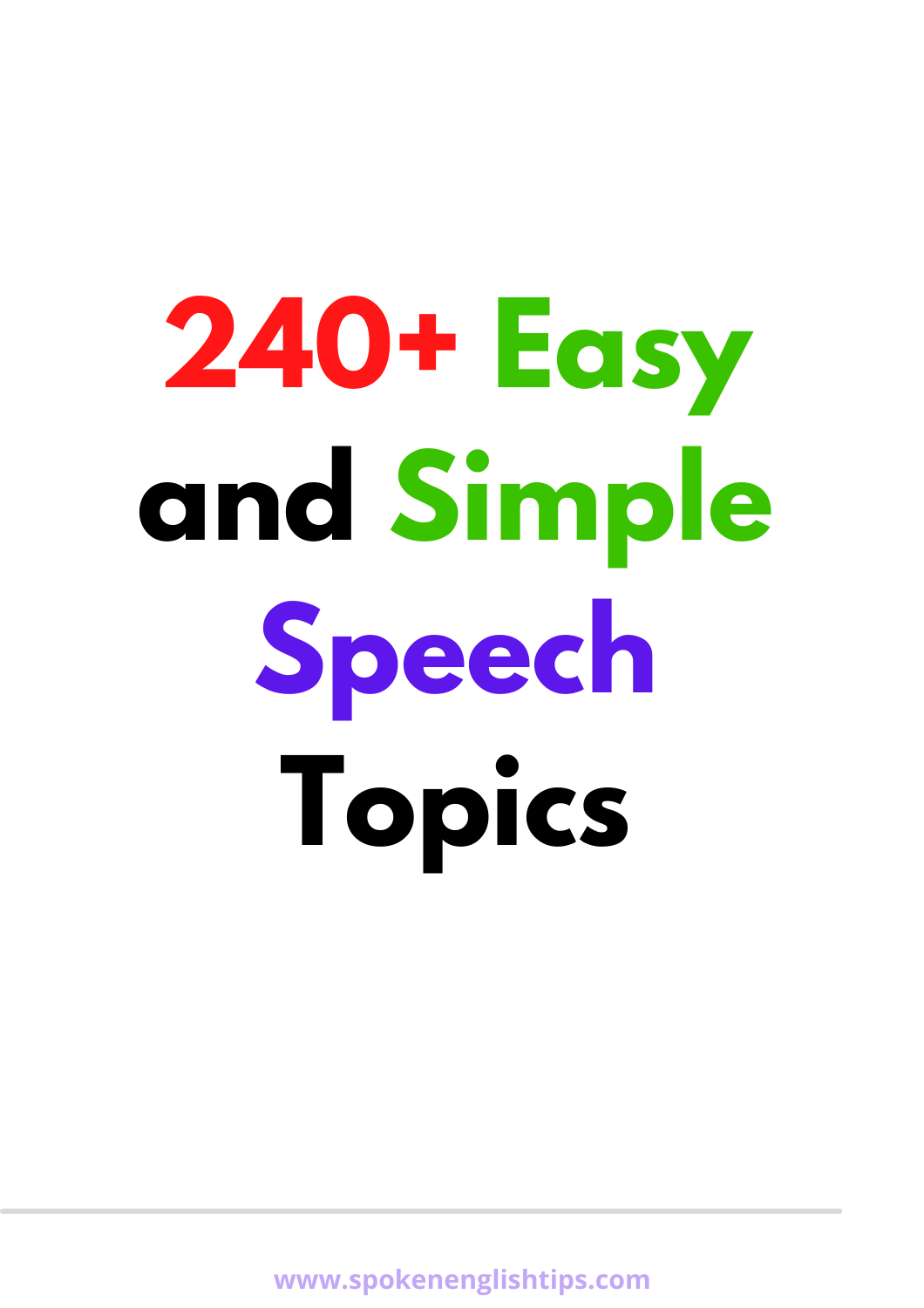## **Education**

1.Teachers should be required to take basic skills tests every few years to keep their certification

**1**

- Less professional advertisements in schools 2.
- Why single-sex public schools are better than co-ed 3.
- 4. SAT scores for college applicants
- Student cyberbullies should be expelled from school 5.
- 6. Hazing on college campuses is a problem
- 7. Higher education is a basic need for succeeding in life today.
- Schools should not serve french fries and soda 8.
- Students that study online cheat more. 9.
- 10. Classic literature should only be for college students.
- Every student in every school should wear a uniform 11.
- 12. Students should be placed in trade schools after getting a basic education
- Exam scores have little indication on a student's abilities 13.
- 14. History textbooks don't tell the whole truth
- 15. Learning about all world religions in schools is important
- 16. Homeschooling is better than traditional education
- 17. Phones are distracting students from learning
- 18. Going to college has little bearing on a successful future
- 19. Students should learn and be fluent in a second language
- Mandatory community service for students to graduate high school 20.
- 21. Should tablets and other technology replace books?
- 22. Schools should educate on proper nutrition from start to finish
- 23. Regulating the music at school dances to eliminate cursing
- 24. The impact of gym class on students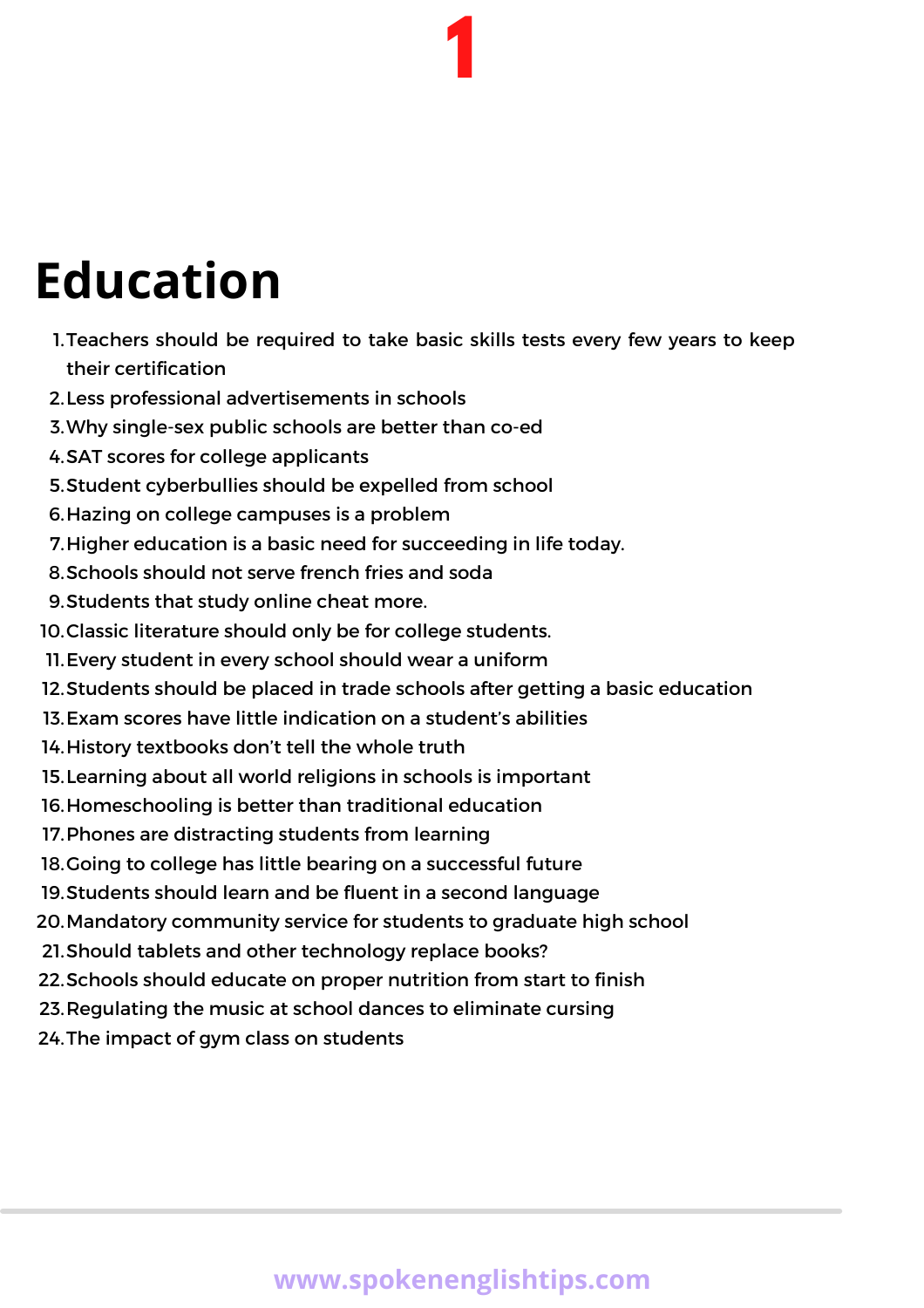

## **Family, Friends, Relationships**

- 1. Dual-parent households benefit children more.
- 2. Couples are wrong to stay together for the kids.
- 3.A family must always come first.
- 4. Parents need to stop forcing their own dreams on their children.
- 5. Live together before getting married.
- Married couples must have date nights. 6.
- 7. Breastfeeding is better than formula feeding
- 8. Discipline should be based on rewards, not punishment
- Divorce doesn't damage children. 9.
- 10. Lower cost childcare or childcare provided at every workplace
- Make help more readily available to single pregnant mothers 11.
- 12. Never borrow money from friends.
- 13. Pros and cons of abstinence
- 14. Imposing a curfew on kids 17 and under
- 15. Parents should be accountable for not providing a healthy diet to their children
- 16. Kids having jam-packed schedules isn't good for them
- 17. Long-distance relationships don't work.
- 18. It's not good to be an only child.
- 19. Families eating together is [important](https://www.sparkpeople.com/resource/nutrition_articles.asp?id=439)
- 20. Kids today are being made to be selfish, disrespectful, and entitled
- 21. Teenagers should contribute to household expenses
- 22. The need for parental consent to give teen girls birth control
- 23. Restrictions on how many children one family can have
- 24. Free counseling to at-risk youth
- 25. Parents' right to give consent for their child to drink at home under the supervision
- 26. Should parents respect kids' privacy at all times?
- 27. How it takes a village to raise a child
- 28. Parent's responsibility to discuss sex education
- 29. Video game violence causes violent kids
- 30. Imposing better and more affordable options for the aging community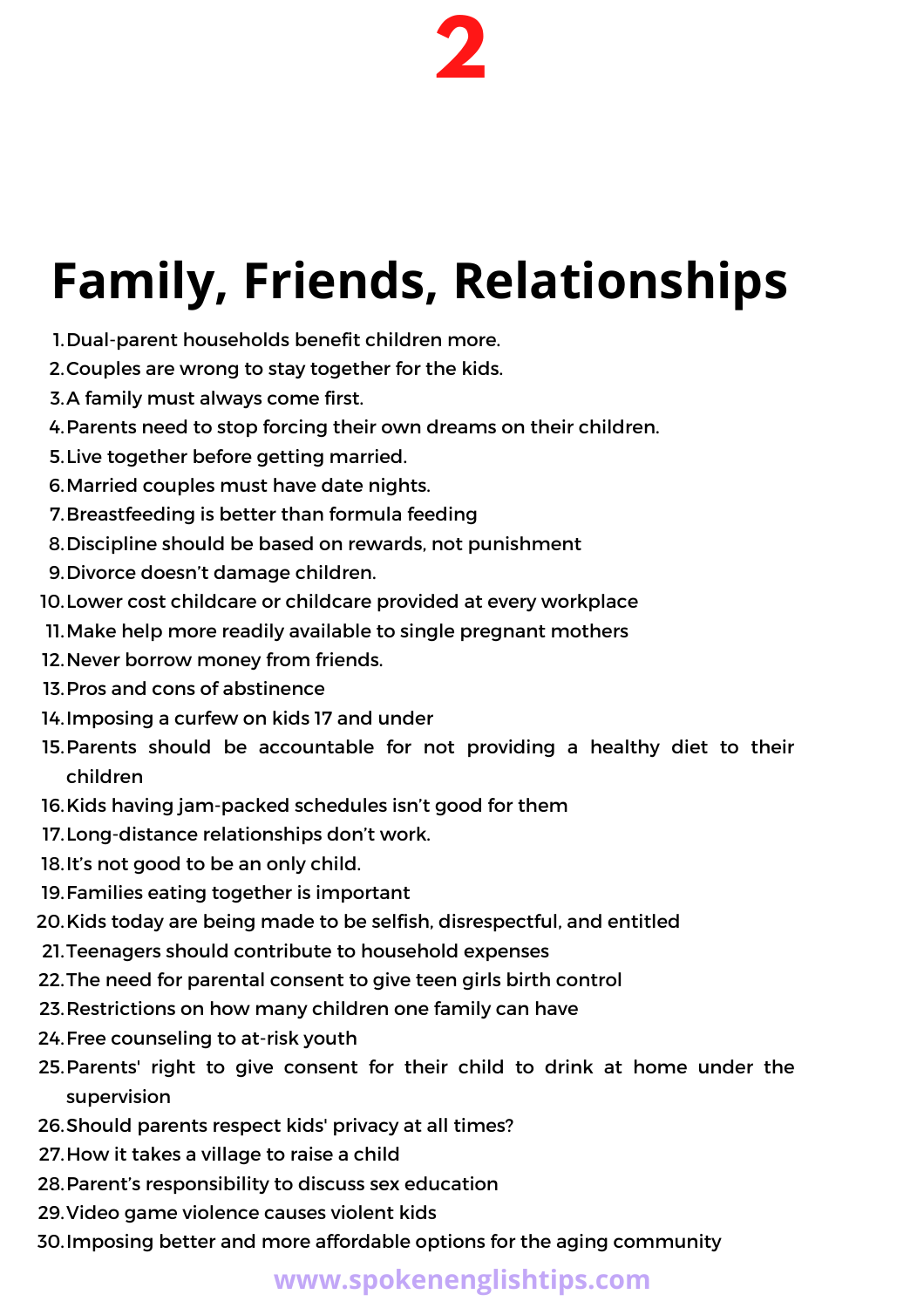

## **Animals**

- 1. Dogs are better pets than cats.
- 2. Exotic animals are not pets.
- 3. Neutering pets is a must.
- 4. Humans have turned pit bulls into monsters.
- 5.Zoos do not give animals enough space.
- 6. Adopt don't shop is key to getting a pet.
- 7. Birds are not meant to live in cages.
- 8. Dolphins are intelligent creatures.
- 9. Zoos cause more harm than good
- 10. Euthanize dogs that have bitten more than once
- 11. Ban slaughterhouses for horses
- Why dogs are man's best friend 12.
- 13. Not allowing people to keep exotic animals as pets
- 14. Pit bulls aren't the [problem,](https://www.dogsbite.org/dangerous-dogs-pit-bull-myths.php) it's their owners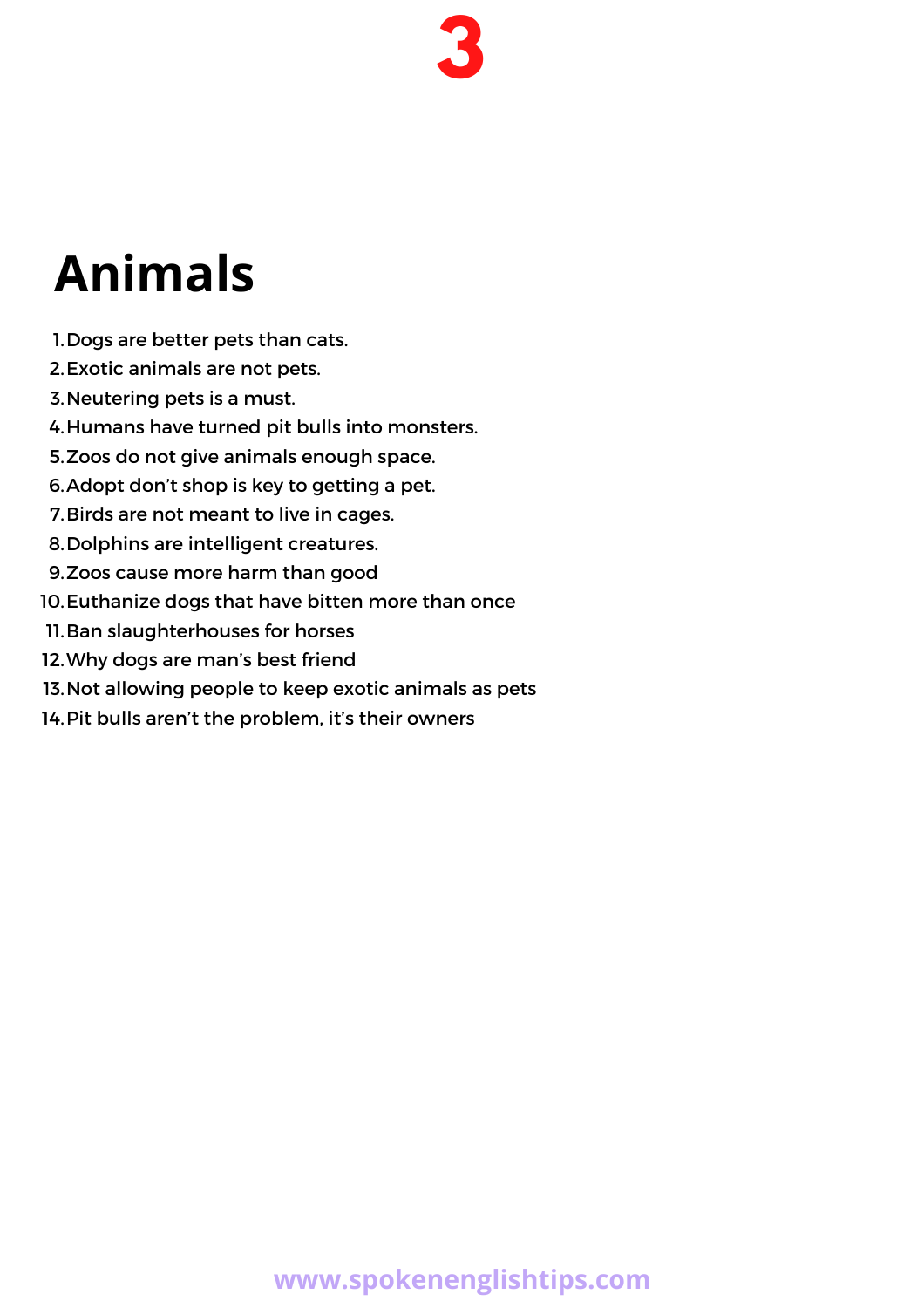

### **Government and the Law**

- 1. Two child max rule should apply worldwide.
- 2. Smoking in all public places should be illegal worldwide.
- 3. Legalize abortion for rape and incest cases.
- 4. Buyers should be punished even harsher than poachers.
- 5. Cosmetic surgery should be regulated.
- 6. Equal punishment and less protection for celebrities who break the law
- 7. Impose bi-annual drivers tests for people over 60
- 8. People on welfare should be drug tested to receive welfare, and at random to keep it
- Moral and legal stance on capital punishment 9.
- 10. Immigrants should be required to speak the primary language of the country they wish to immigrate to
- 11. Red-light cameras at every traffic light
- Everyone has access to affordable or even free universal health care 12.
- 13. The government is no longer "by the people and for the people"
- 14. Impose stricter federal restrictions on internet content
- 15. Making self-defense courses available to the public
- 16. Regulate automobile emissions
- 17. All weapons must be registered with the police
- 18. The government shouldn't censor information given online
- 19. Stricter punishments for driving drunk
- 20. No death penalty for juveniles
- 21. Higher standards are held for the President
- 22. Weeding out the dirty politicians
- 23. Protecting the quality of drinking water in America
- 24. Criminals should pay restitution to their victims rather than to society
- 25. Eliminate cursing on day-time television
- 26. Restrictions on garbage output to reduce pollution and carbon footprint
- 27. Legal issues are the best sources to find suggestions for persuasive speech topics.
- 28. There is a need for more prisons.
- 29. Human rights must be respected.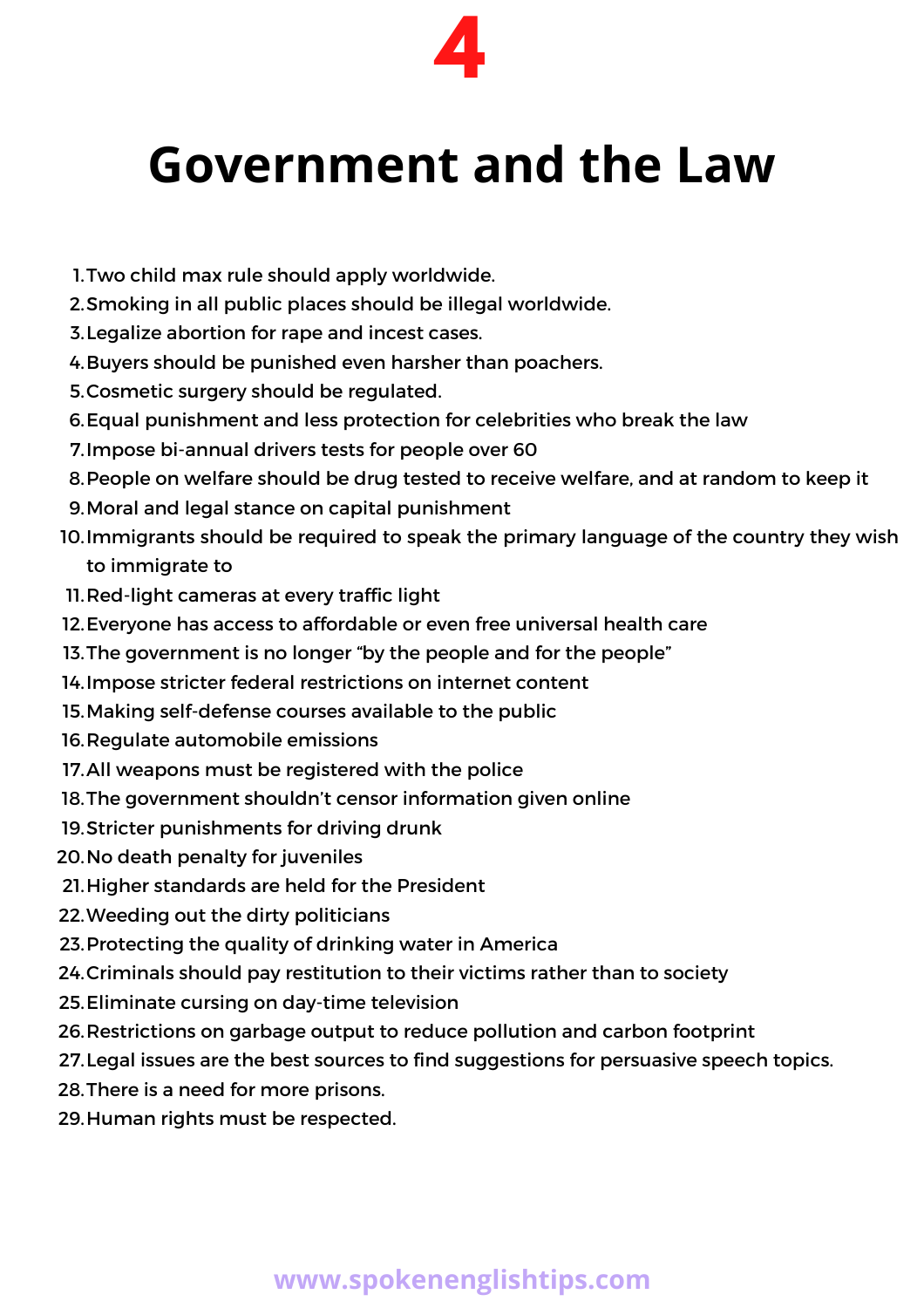

## **Health**

- 1. People need to visit dentists more often.
- Fast foods must be more expensive than healthier foods. 2.
- 3. Music has healing power.
- 4. Fast food restaurants are not responsible for obesity.
- Eating fruit is healthier than drinking fruit juice. 5.
- Medical marijuana isn't a cure. 6.
- Vegan diets are too extreme. 7.
- 8. The benefits of drinking 2L of water per day is a myth.
- Calcium doesn't make teeth stronger. 9.
- 10. Losing weight is easy, but keeping it off is not.
- 11. Aging cannot be reversed.
- 12. Fat isn't bad for you.
- 13. Electronic cigarettes are harmful.
- 14. Diet pills do not work.
- 15. Balanced sugar-free nutrition is an effective treatment for ADHD.
- 16. Hospitals should allow owners of pets to have their pets brought in
- 17. Buying local goods is better for the economy and for our health
- 18. The impact of consuming all organic foods on our bodies
- 19. The benefits of alternative medicine vs. Western medicine
- 20. HIV and AIDS testing did annually for Health Care Professional
- 21. Fast food and the war on obesity
- 22. Morbidly obese people should have to pay more for public transportation
- 23. Healthcare should include a gym membership and nutrition counseling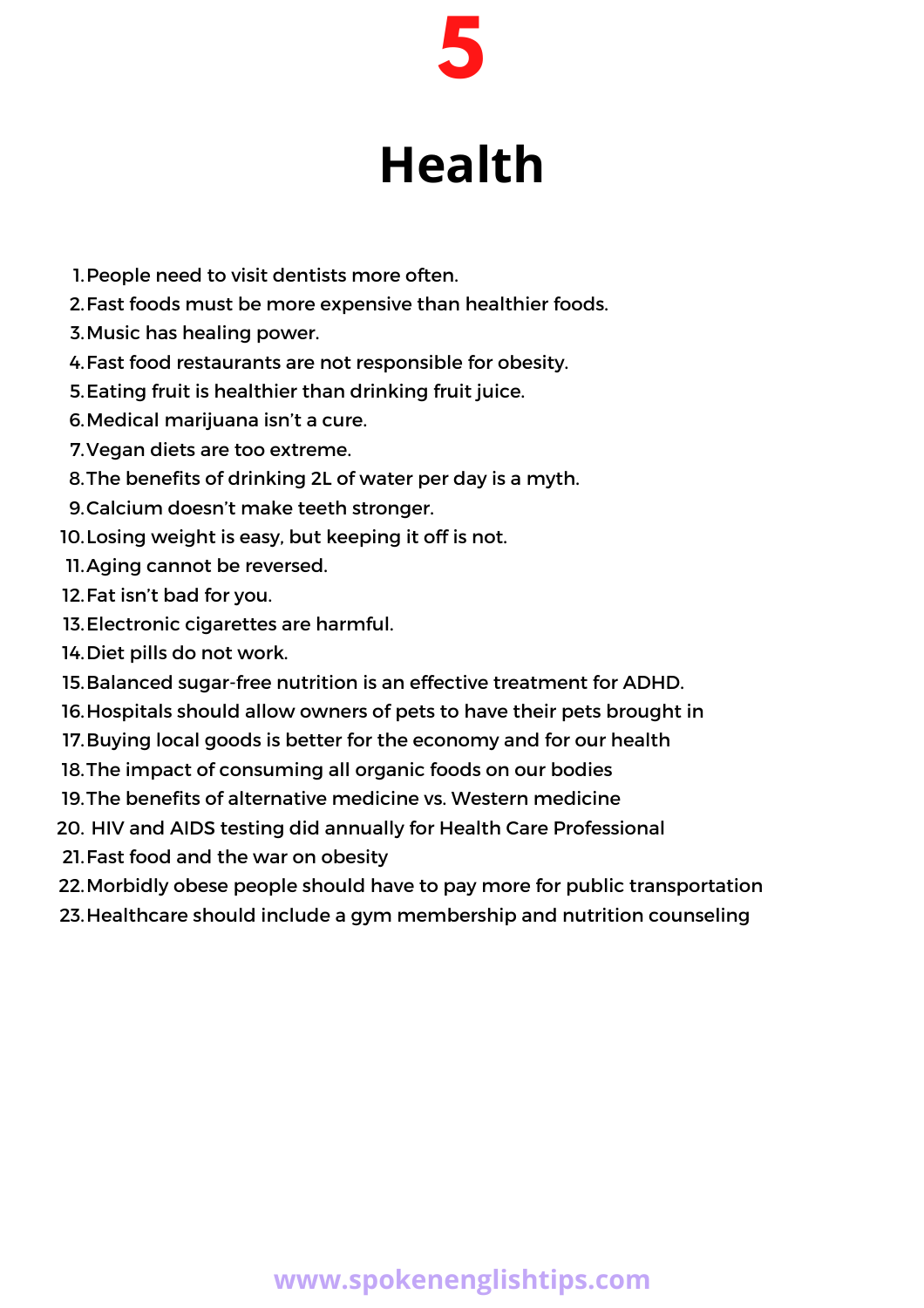

## **Media**

- 1. The negative implications of Facebook
- 2. Television programs must be censored before broadcasting.
- 3. Talking during movies at the theater is rude behavior.
- 4. How the paparazzi hinders free press
- 5. The good and bad when it comes to Google
- 6. The paparazzi are the real stalkers.
- 7. Celebrities get away with everything.
- 8. Video games are not evil.
- 9. Downloading copyrighted MP3s is piracy.
- 10.Sex and violence on television are harmful to children.
- 11. Ad spots in news programs should be banned.
- 12. News media should give equal attention to all politicians.
- 13. There is nothing real about reality TV.
- 14. Social media should be blocked at workplaces.
- 15. Fake news writers should be punished.
- Word of mouth will always be the best form of advertising. 16.
- 17. TV will soon be a thing of the past.
- 18. Romantic movies set unrealistic standards.
- 19. Ads aimed at children should be strictly regulated.
- 20. Television has become the number two news source after the internet and tv will be further downsized.
- 21. Beer advertisements promote irresponsible drinking and ought to be banned from communal street views.
- 22. Harry Potter books are popular even among adults.
- 23. News reporters earn money because of people who make a mess of their lives.
- 24. No news is good news!
- 25. Books should never be burned in public.

26.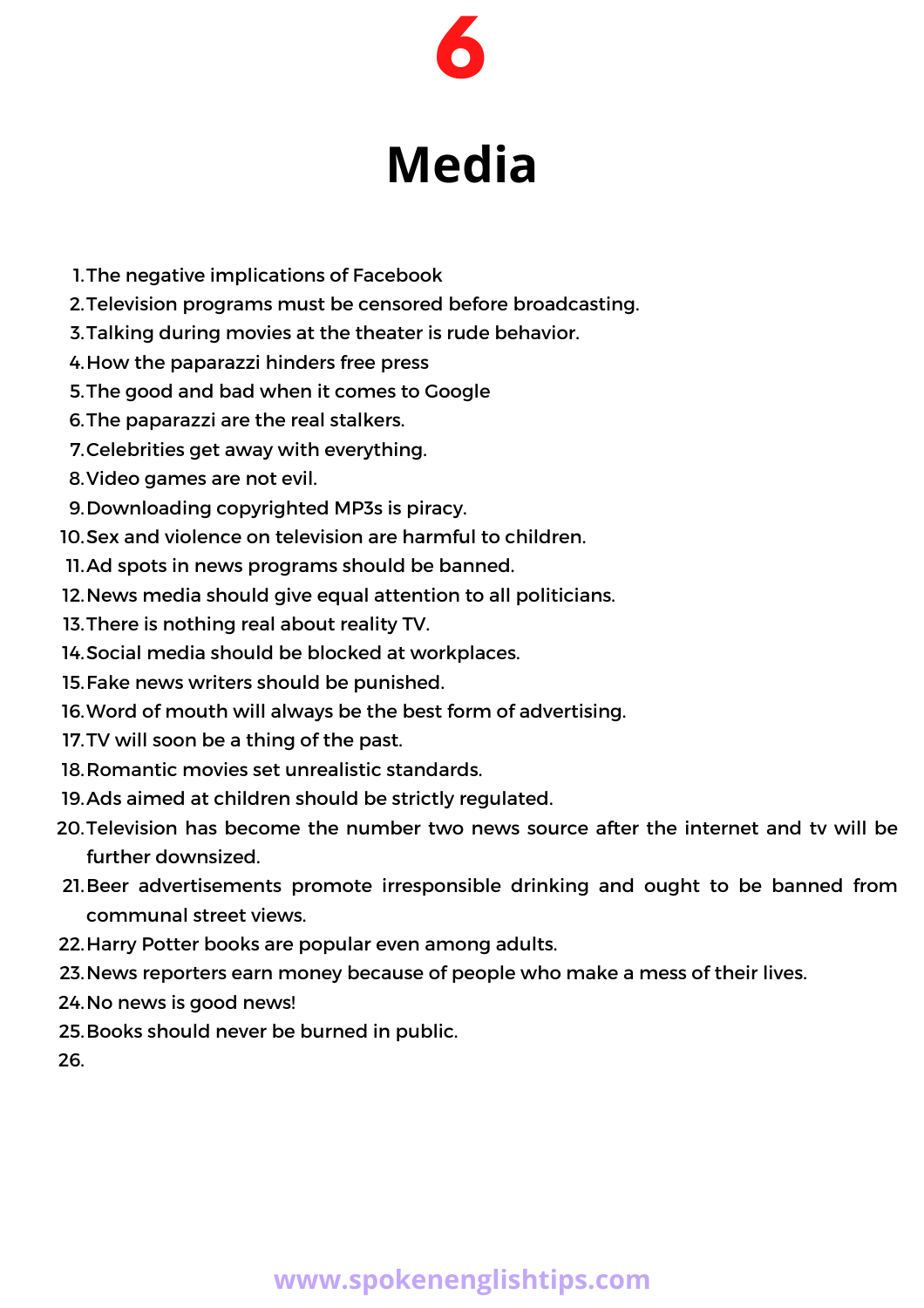

## **Miscellaneous**

- Advantages of having a three-day weekend instead of a two-day weekend 1.
- Why everyone should visit Disney World 2.
- 3. Allow married women to enter Miss World and Miss Universe pageants.
- There couldn't be enough beauty contests for children! 4.
- 5. Beauty contests degrade women.
- Some market toys provoke and promote violent behavior. 6.
- 7. Mac is better than PC
- Santiago de Chile tourists must be made aware of pickpocketers. (or another city) 8.
- 9. Love is far more powerful than hate
- 10. Make free public wi-fi available
- 11. Bike-sharing programs
- 12. Stealing from the rich to give to the poor is not nobel.
- 13. The morals behind lying
- 14. Silly games like Candy Crush are making people less intelligent
- Using hands-free devices while driving 15.
- 16. Using lie detector tests for employment purposes
- What doesn't kill you makes you stronger 17.
- 18. Money can't buy happiness
- 19. Is Batman a real superhero?
- 20. Why there aren't more female construction workers
- 21. Lie detector tests are inaccurate.
- 22. Organic food tastes better.
- 23. Alternative power is the answer to our energy crisis.
- 24. It's immoral to genetically design babies.
- 25. Every property needs to have at least one tree.
- 26. Nursery rhymes need to be looked at better.
- 27. Hostels are not a place for children.
- 28. Plant fruit trees on sidewalks.
- 29. Religion and science can go hand in hand.
- 30. Global awareness makes us responsible citizens of the world.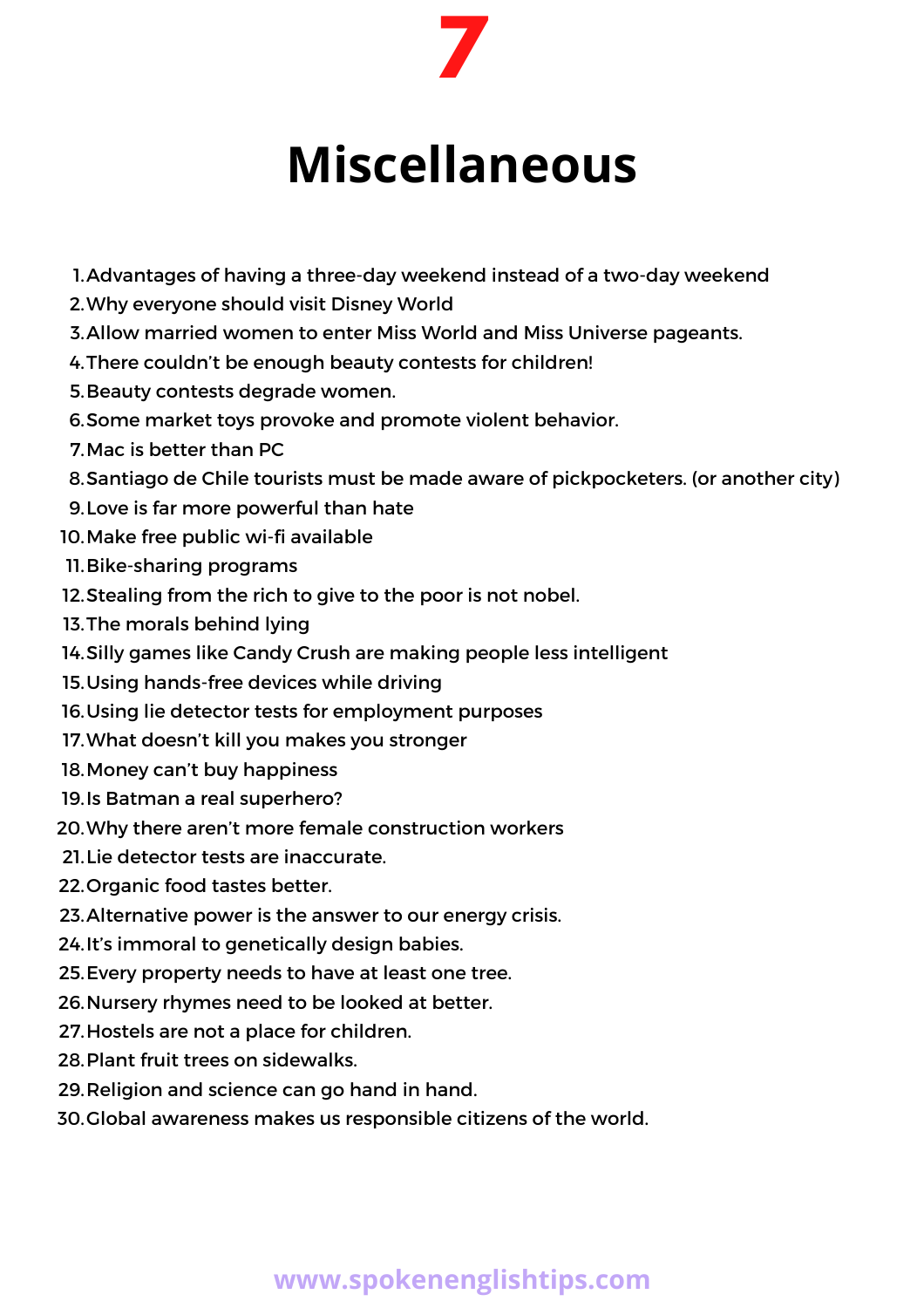

- Everyone should know how to swim. 1.
- 2. Not wearing a seat belt a personal choice.
- 3. Opposites will always attract.
- Climate change is always changing. 4.
- 5. Not enough is done to end world hunger.
- 6. Battery farming is unethical.
- People shouldn't be paying for drivers licenses. 7.
- 8. Smokers make the most acquaintances.
- 9. First impressions are always right.
- 10. Cash should be abandoned completely.
- Allow mind reading during poker. 11.
- 12. Minimum wage is too low.
- 13. Security cameras are an invasion of privacy.
- Clients don't want birthday messages from businesses. 14.
- 15. Allow casual dress clothes in the workplace.
- 16. Make public transport free.
- 17. The welfare system doesn't work.
- 18. Organ donors should be paid.
- 19.All kids on a winning team should get a trophy.
- 20. Illegal immigrants don't harm the economy.
- 21. Humans are vegetarian by nature.
- 22. Self-driving cars will cause fewer accidents.
- 23. It is time to include internet slang to dictionaries.
- 24. Teens are unfairly stereotyped.
- 25. Group homes are better than foster care.
- 26. Guns don't kill people.
- 27. Fracking is dangerous.
- 28. Money isn't the root of all evil.
- 29. Being homeless is a choice.
- 30.The school curriculum is too overloaded.
- 31.Graffiti is art.
- 32. Priests shouldn't be giving marriage counseling.
- 33. Everyone must be taught to do CPR.
- 34.Juvenile crime is dealt with incorrectly.
- 35. Older generations were crueler.
- 36. Royal families are not needed in this day and age.
- 37. Fame will always be bad for children.
- 38. Prisoners must not be allowed tovote.